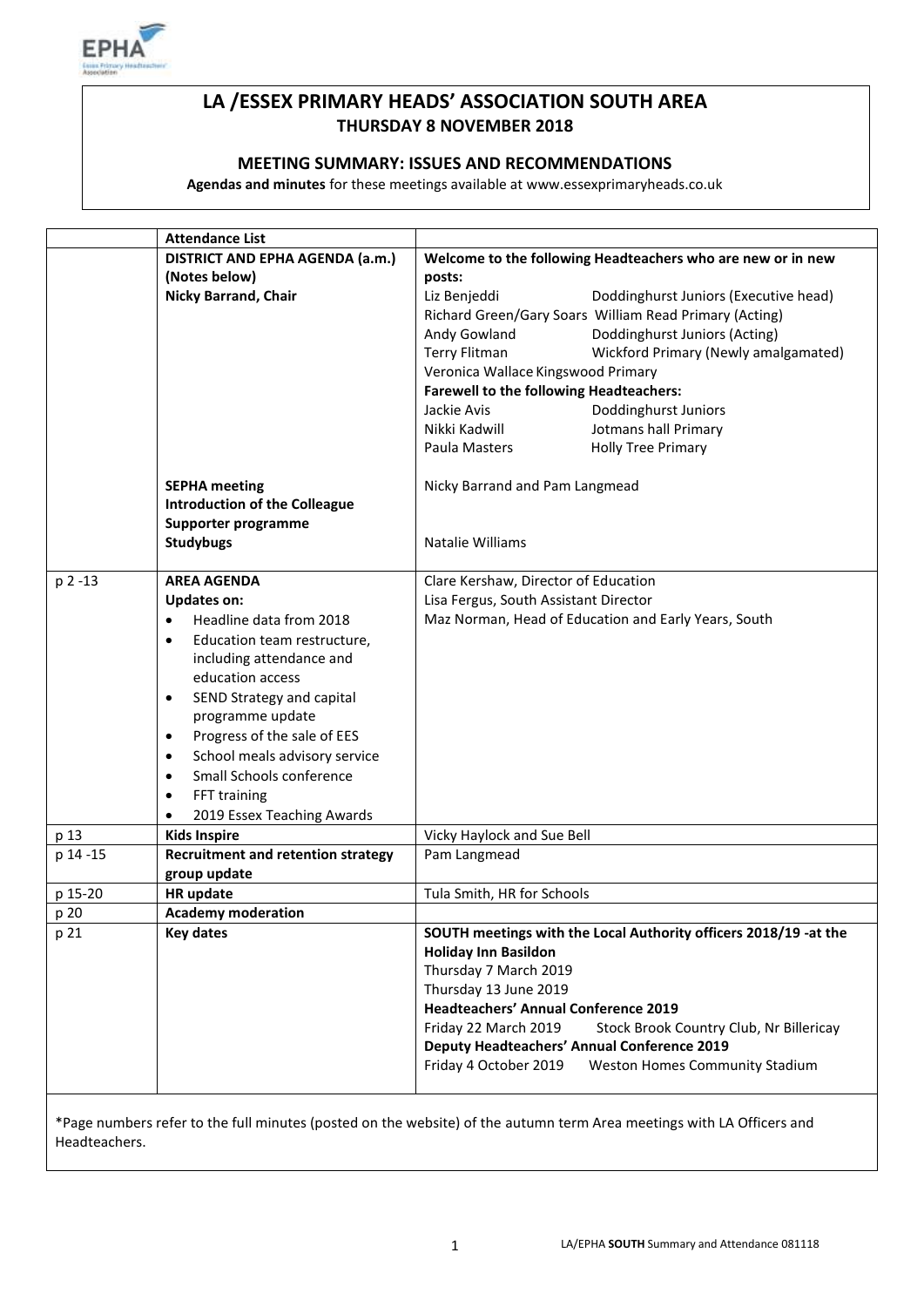

# **LA /ESSEX PRIMARY HEADS' ASSOCIATION SOUTH AREA DISTRICT AND AREA MEETING Thursday 8 November 2018**

#### **Attendance**  $\overline{\phantom{a}}$

| Present                      |                                        | Rochford/Rayleigh/Castle Point/Canvey Island |                                     |
|------------------------------|----------------------------------------|----------------------------------------------|-------------------------------------|
| Basildon/Billericay/Wickford |                                        | John Archer                                  | <b>Westwood Academy</b>             |
| Nicky Barrand                | <b>Cherry Tree Primary</b>             | <b>Dominic Carver</b>                        | South Benfleet Primary              |
| Elizabeth Benjeddi           | South Green Juniors                    | Sue Clarke                                   | <b>Barling Magna Primary</b>        |
| Sharon Branch                | Sunnymede Juniors                      | Emma Dawson                                  | <b>Thundersley Primary</b>          |
| Luke Bulpett                 | <b>Brightside Primary</b>              | <b>Richard Green</b>                         | Grove Wood Primary                  |
| Nicola Coggin                | <b>Briscoe Primary</b>                 | Robin Goodier                                | <b>Holt Farm Infants</b>            |
| Lyn Corderoy                 | <b>Grange Primary</b>                  | <b>Helen King</b>                            | Kents Hill Infants                  |
| <b>Tracy Dennis</b>          | <b>Ryedene Primary</b>                 | Ann Matthews                                 | Canvey Island Infants               |
| <b>Melissa Eades</b>         | Sunnymede Infants                      | Glenn Moore                                  | Hadleigh Juniors                    |
| Jo Farrow                    | <b>Greensted Infants &amp; Nursery</b> | Hayley O'Dea                                 | <b>Great Wakering Primary</b>       |
| <b>Kerry Greary</b>          | The Phoenix Primary                    | Shane Owen                                   | <b>Rochford Primary</b>             |
| <b>Suzanne Haskins</b>       | <b>Buttsbury Infants</b>               | Lorna Pigram                                 | St Nicholas/Canewdon Primaries      |
| Jenny McCutcheon             | Fairhouse Primary                      | Sam Proctor                                  | Hadleigh Infants & Nursery          |
| Lucy Mitchell                | North Crescent Primary                 | Kath Sansom                                  | <b>Wyburns Primary</b>              |
| Harriet Phelps-Knights       | Janet Duke Primary                     | <b>Gary Soars</b>                            | <b>Edward Francis Primary</b>       |
| Damian Pye                   | <b>Great Berry Primary</b>             | Catherine Stalham                            | <b>Winter Gardens Primary</b>       |
| Angela Russell               | St Anne Line Catholic Infants          | Anne Marie Taylor                            | St Katherine's CE Primary           |
| Angela Savill                | <b>Bardfield Primary</b>               | Dave Walton                                  | Woodham Ley Primary                 |
| Veronica Wallace             | Kingswood Primary                      |                                              |                                     |
| Jane Young                   | Northlands Primary                     | <b>Brentwood</b>                             |                                     |
|                              |                                        | Clare Branton                                | Willowbrook Primary                 |
|                              |                                        | Andrea Farrant                               | <b>Blackmore Primary</b>            |
|                              |                                        | Andy Gowland                                 | Doddinghurst Juniors                |
| In Attendance                |                                        | <b>Wayne Harris</b>                          | Long Ridings Primary                |
| Pam Langmead                 | <b>EPHA Professional Officer</b>       | Shelagh Harvey                               | Ingatestone Infants                 |
| Peter Edlin                  | Downham CE Primary                     | Caroline L'Estrange                          | St Thomas of Canterbury             |
| Jayne Adams                  | <b>Rettendon Primary</b>               | Nina Mackay                                  | Kelvedon Hatch Primary              |
| Alina Clay                   | <b>Stock CE Primary</b>                | Dean Moran                                   | St Thomas of Canterbury Priamry     |
| <b>Crystal Wiggs</b>         | Parkwood Academy                       | Paula Masters                                | <b>Holly Tree Primary</b>           |
| Simon Harbrow                | <b>SEAT</b>                            | Ingrid Nicholson                             | Doddinghurst Infants                |
| <b>Kelly Stock</b>           | Burnham-on-Crouch                      | Matt O'Grady                                 | West Horndon Primary                |
|                              | Primary                                | Louise Putt                                  | Bentley St Pauls CE Primary         |
| Sophia Pardalis              | Limes Farm Juniors                     | <b>Bernadette Rossiter</b>                   | St Joseph the Worker CP             |
| <b>LA Officers</b>           |                                        | <b>LA Officers</b>                           |                                     |
| Clare Kershaw                | Director of Education                  | <b>Tula Smith</b>                            | Schools HR                          |
| Lisa Fergus                  | Assistant Director, South              | <b>Robin Taverner</b>                        | <b>School Effectiveness Partner</b> |
| Kerry Howard                 | Head of SEND, South                    | Karla Martin                                 | <b>School Effectiveness Partner</b> |

Note: If your attendance or apologies have not been noted please contact the EPHA Professional Officer at [pam@langmead.me.uk](mailto:pam@langmead.me.uk) for amendment.

Maz Norman Head of EY and Education,

South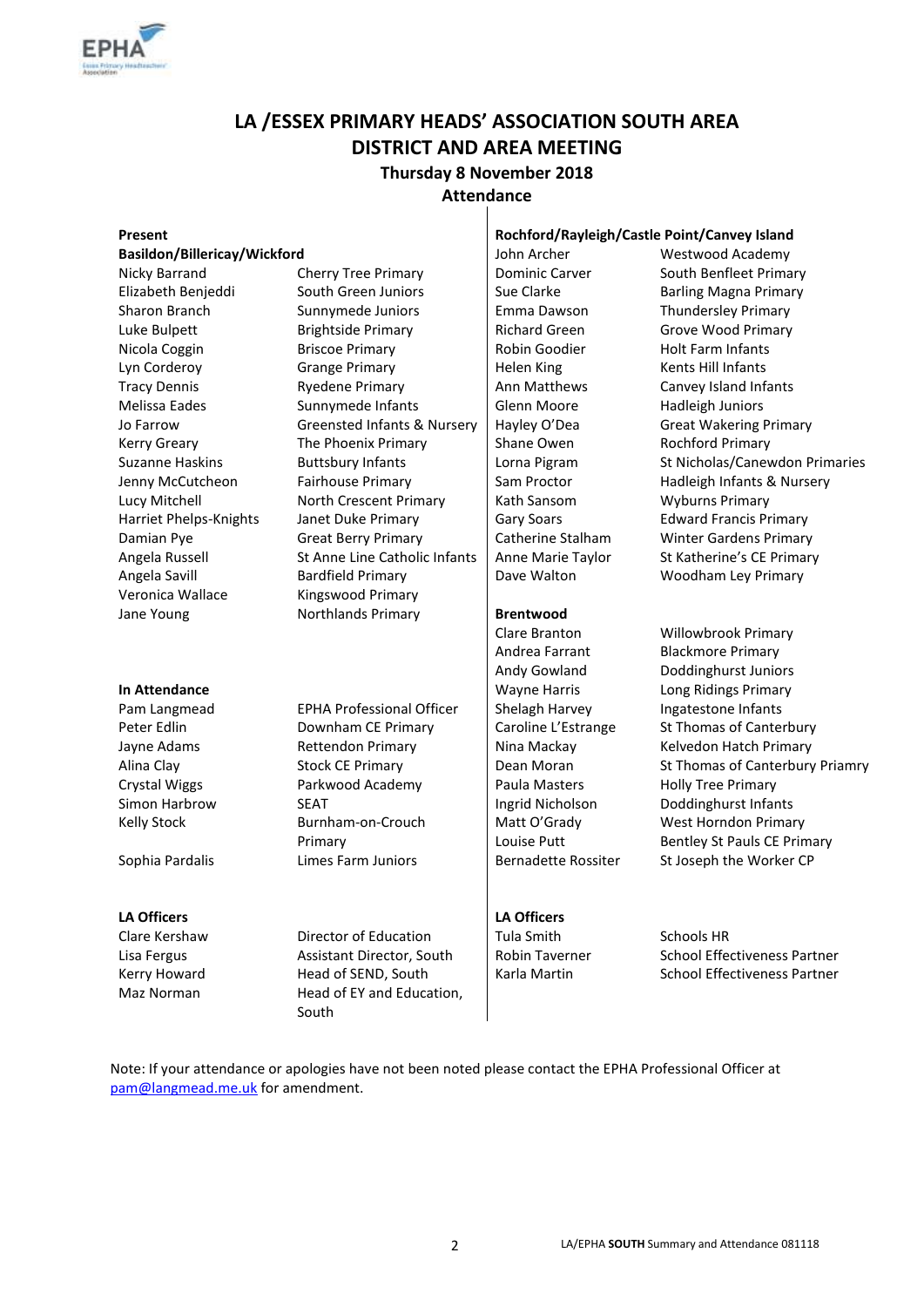

# **SOUTH EPHA AREA MEETING MINUTES 8 November 2018**

### **1. WELCOME**

Nicky Barrand, the South Chair welcomed headteachers to the meeting.

#### **Welcome to the following Headteachers who are new or in posts:**

| Liz Benjeddi                                           | Doddinghurst Juniors (Executive head) |  |  |  |
|--------------------------------------------------------|---------------------------------------|--|--|--|
| Richard Green/Gary Soars William Read Primary (Acting) |                                       |  |  |  |
| Andy Gowland                                           | Doddinghurst Juniors (Acting)         |  |  |  |
| Terry Flitman                                          | Wickford Primary (Newly amalgamated)  |  |  |  |
| Veronica Wallace                                       | Kingswood Primary                     |  |  |  |

#### **Farewell to the following Headteachers:**

| Doddinghurst Juniors      |
|---------------------------|
| Jotmans hall Primary      |
| <b>Holly Tree Primary</b> |
|                           |

#### **2. SOUTH EPHA UPDATE**

**a) The Autumn term EPHA newsletter**, including the remaining meeting dates for the 2018/19 school year, was circulated to headteachers at the meeting -these can also be found on the Newsletter page of the EPHA websit[e www.essexprimaryheads.co.uk.](http://www.essexprimaryheads.co.uk/)

#### **b) EPHA Annual General Meeting**

The EPHA Annual General Meeting took place on 11 October 2018 and the following headteachers were elected as county officers for the coming year:

- Harriet Phelps-Knights Chair
- Nick Hutchings Vice-Chair
- Dawn Baker Executive Treasurer

The full Executive membership list, minutes of the AGM and the Constitution and Financial Regulations are available on the EPHA website. [www.essexprimaryheads.co.uk](http://www.essexprimaryheads.co.uk/)

#### **c) Conferences**

Headteachers were reminded that the Headteachers' conference will be held on Friday 22 March 2019 at Stock Brook Country Club (key note speakers Sir Robert Winston, Mick Waters and Adam Kay) and next year's annual Deputy Headteachers' conference will be held on Friday 4 October 2019 at Weston Homes Community Stadium.

The programme and booking form for the Headteachers Conference will be posted to schools at the end of January.

# **d) Virgincare/Barnados – 3-year Strategic Plan for School Aged Children Essex Child and Family Well-being Service 2018-2021**

The Professional Officer noted the publication of this document, which sets out the delivery model for the service in the next three years. The area director, Nicki Lee, will be invited to the spring term meeting to hear feedback from heads about their experience of the service in their schools.

#### **e) EWHMS consultation**

Headteachers were reminded that an independent review of the EWHMS service is taking place, and they were asked to contribute to the online survey or attend one of the workshops taking place across the county.